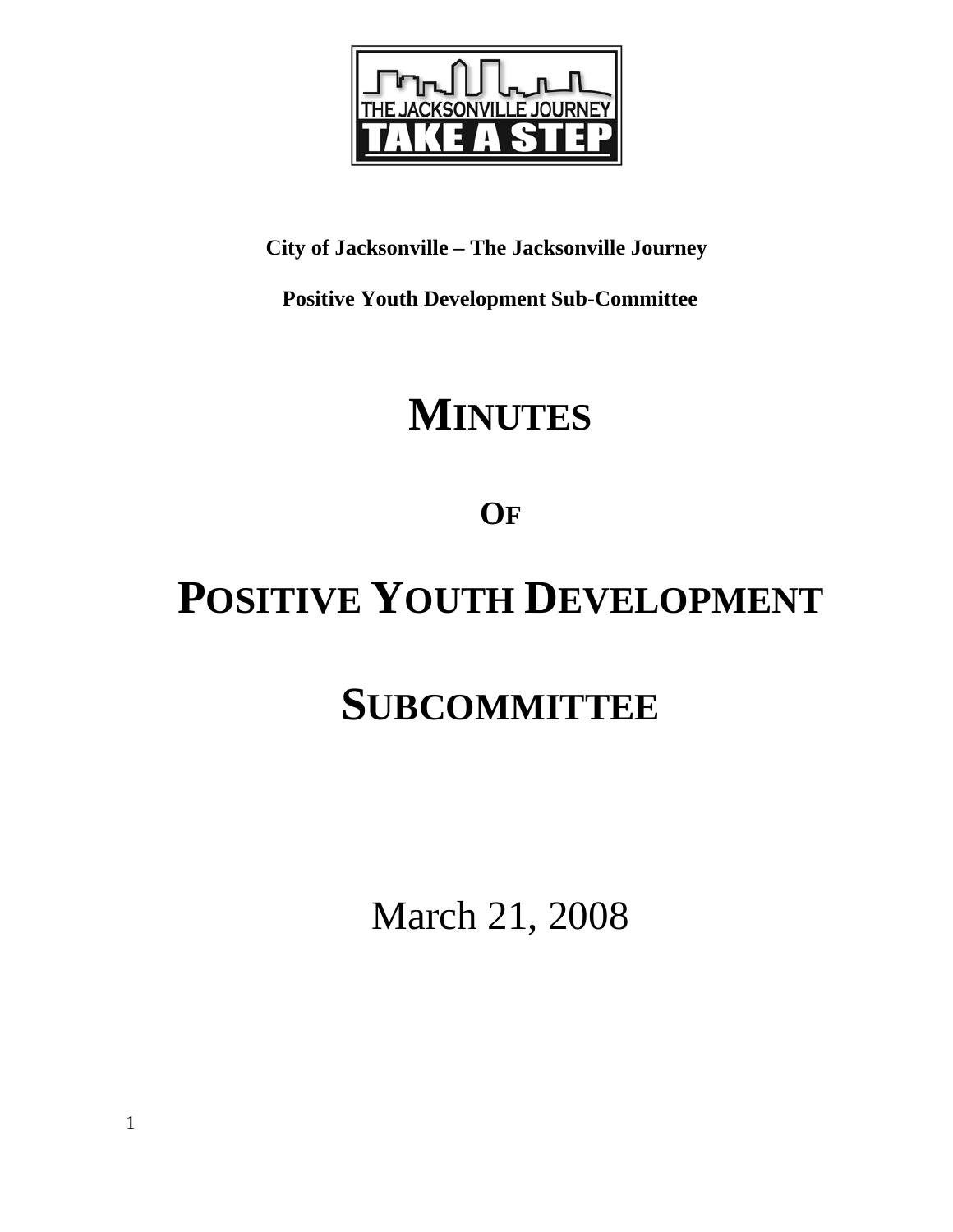## **The Jacksonville Journey – Positive Youth Development**

## **Subcommittee**

**March 21, 2008** 

**8 a.m.**

**PROCEEDINGS before the Jacksonville Journey – Positive Youth Development Subcommittee taken on Wednesday, January 9, 2008, Edward Ball Building, 8th Floor – 214 N. Hogan Street, Jacksonville, Duval County, Florida commencing at approximately 8:05 a.m.** 

**Positive Youth Development Committee** 

**Audrey McKibbin Moran, Chair Joseph Bastian, Member Betty Burney, Member James Crooks, Member Ellis Curry, Member Bobby Deal, Member Eddie Diamond, Member Carolyn Floyd, Member Maryam Ghyabi, Member Warren Grymes, Member Chris Hazelip, Member Timmy Johnson, Member Bill Mason, Member Edgar Mathis, Member Mac McGehee, Member Shelton Tarver, Member Claudette Williams, Member Wyman Winbush, Member Chris Wood, Member George Young, Member**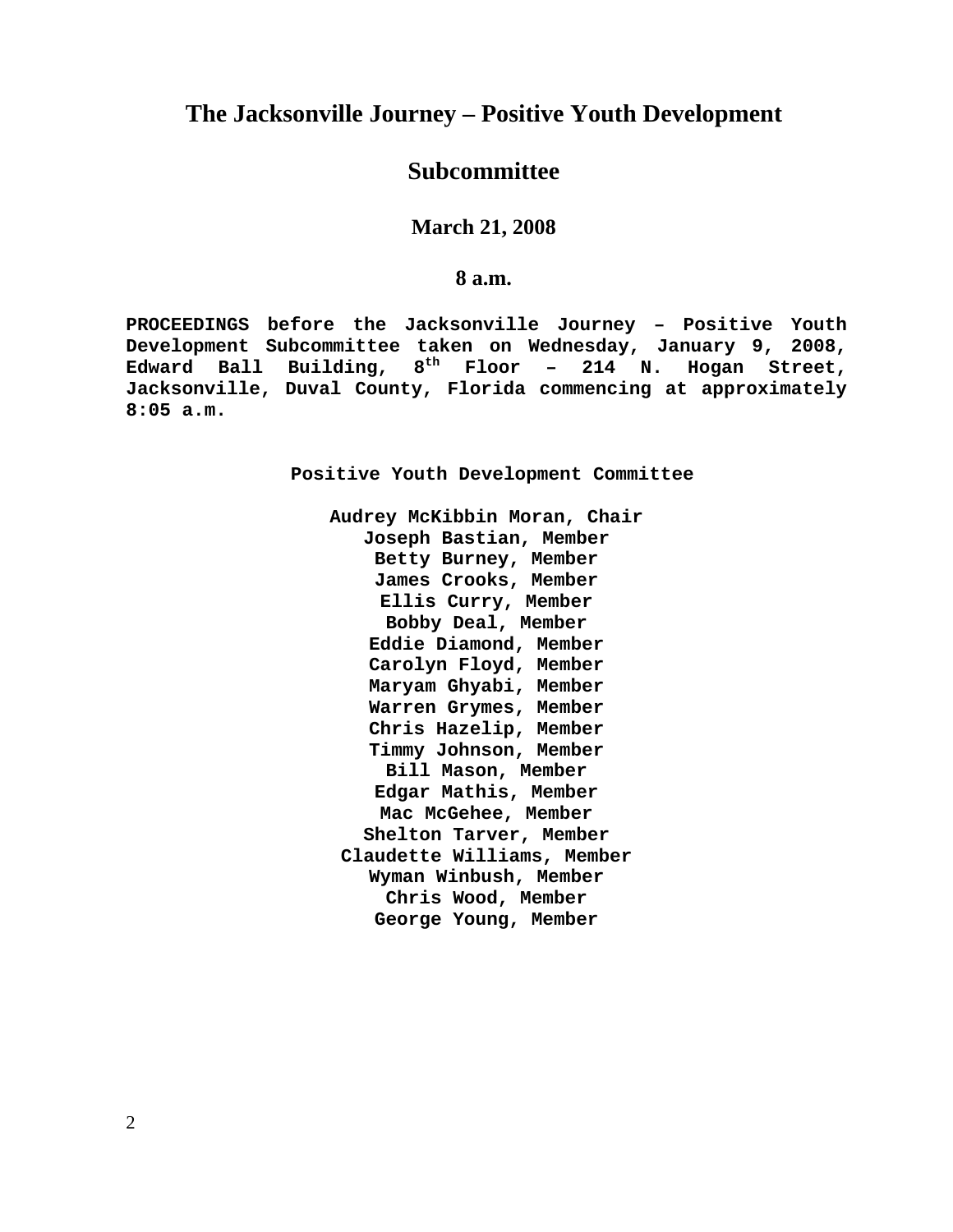## **APPEARANCES**

#### **COMMITTEE CHAIRS & MEMBERS:**

Audrey Moran, Chair Chris Wood, Member Timmy Johnson, Member Wyman Winbush, Member Chris Hazlip, Member Claudette Williams, Member Jim Crooks, Member Bobby Deal, Member Betty Burney, Member George Young, Member Shelton Tarver, Member Joseph Bastian, Member Eddie Diamond, Member

### **COMMITTEE MEMBERS ABSENT:**

Maryann Ghyabi, Member Bill Mason, Member Mac McGehee, Member Ellis Curry, Member Warren Grymes, Member

#### **EXCUSED:**

Carolyn Floyd, Member Edgar Mathis, Member

#### **STAFF:**

ROSLYN PHILLIPS LINDA LANIER KRISTEN KEY BEACH STEPHANIE BARNETT

### **OTHERS PRESENT:**

Reylius Thompson, Chief of Staff, EWC David Edwards, Bridge of NE Florida Diane Brunet, PR Subcommittee Kelly Boree, Recreational & Community Services Gretchen Mitchell, Jacksonville Public Library Anna Bradley, COJ

#### **PROCEEDINGS**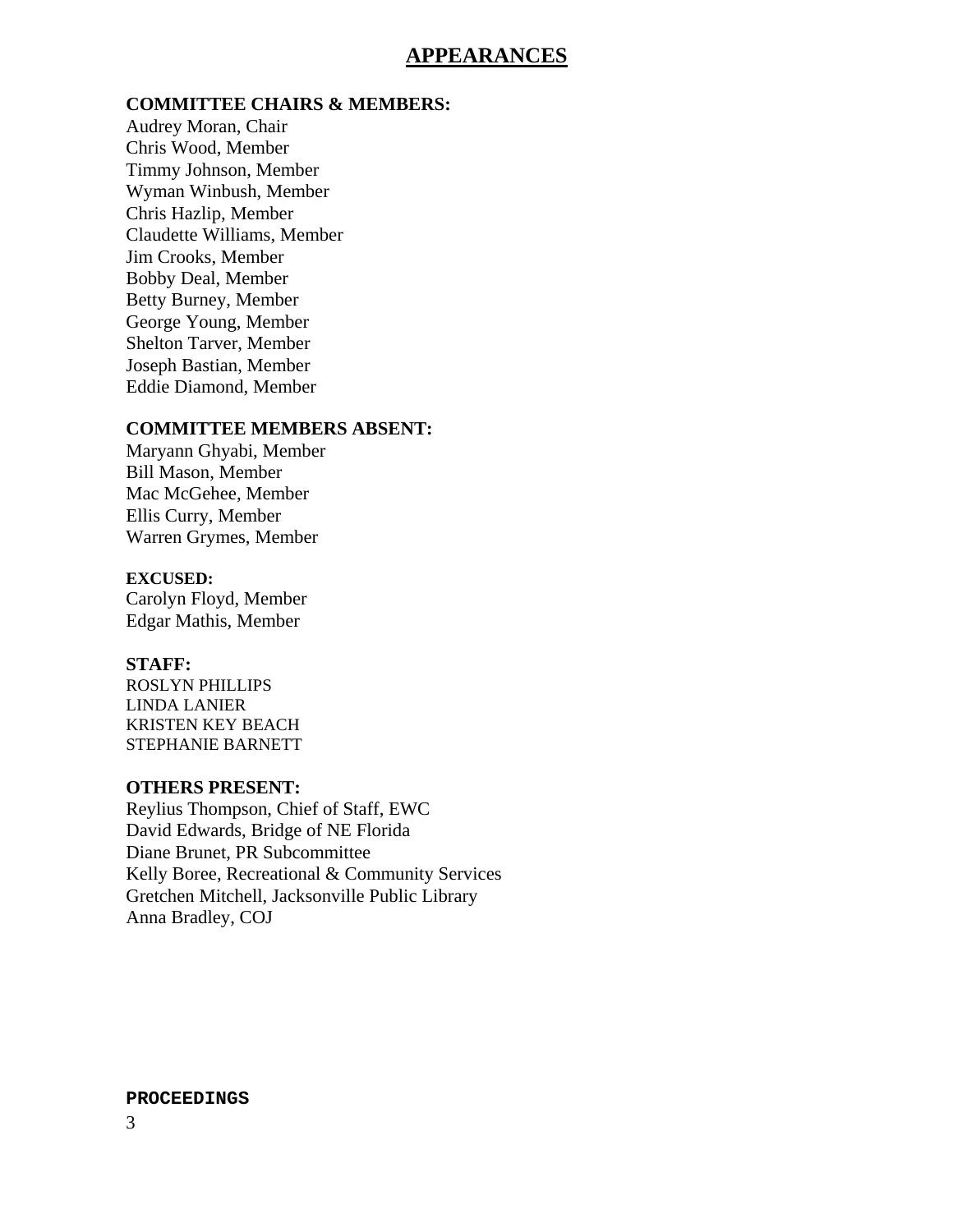Positive Youth Development Subcommittee 6 a.m.

**Call to Order and Comments.** Audrey McKibbin Moran, called meeting to order at 8:02 a.m.

**Purpose of Meeting.** Discuss the Mayor's crime initiative – The Jacksonville Journey – Take a Step – Positive Youth Development Subcommittee and to develop action items for charges III (*Undertake major push to support afterschool and out-of-school programs)* and IV (*Expand the Seeds of Change Summer Jobs program)*. Ms. Moran welcomed the group and thanked them for their willingness to be in attendance. The minutes to the March 12 meeting were approved unanimously.

Ms. Moran called Roslyn Phillips to discuss the JaxParks Intramural Sports Program. Ms. Phillips started her presentation by stating that the JaxParks Intramural Sports Program will target youth ages 13-17 located within or nearby high crime areas. The objective of the JaxParks Intramural Sports Program is to provide a safe environment for teens age 13 to 17 to participate in free organized sports activities that result in skills development, sense of purpose, and team work. JaxParks hopes to serve approximately 300 youth the first year. The program will offer flag football, wiffle ball and basketball. Neighborhood-based teams will be formed to practice skill development, fundamental development, and to compete against other intramural league teams. Ms. Phillips explained the process of creating the JaxParks Intramural Sports Program: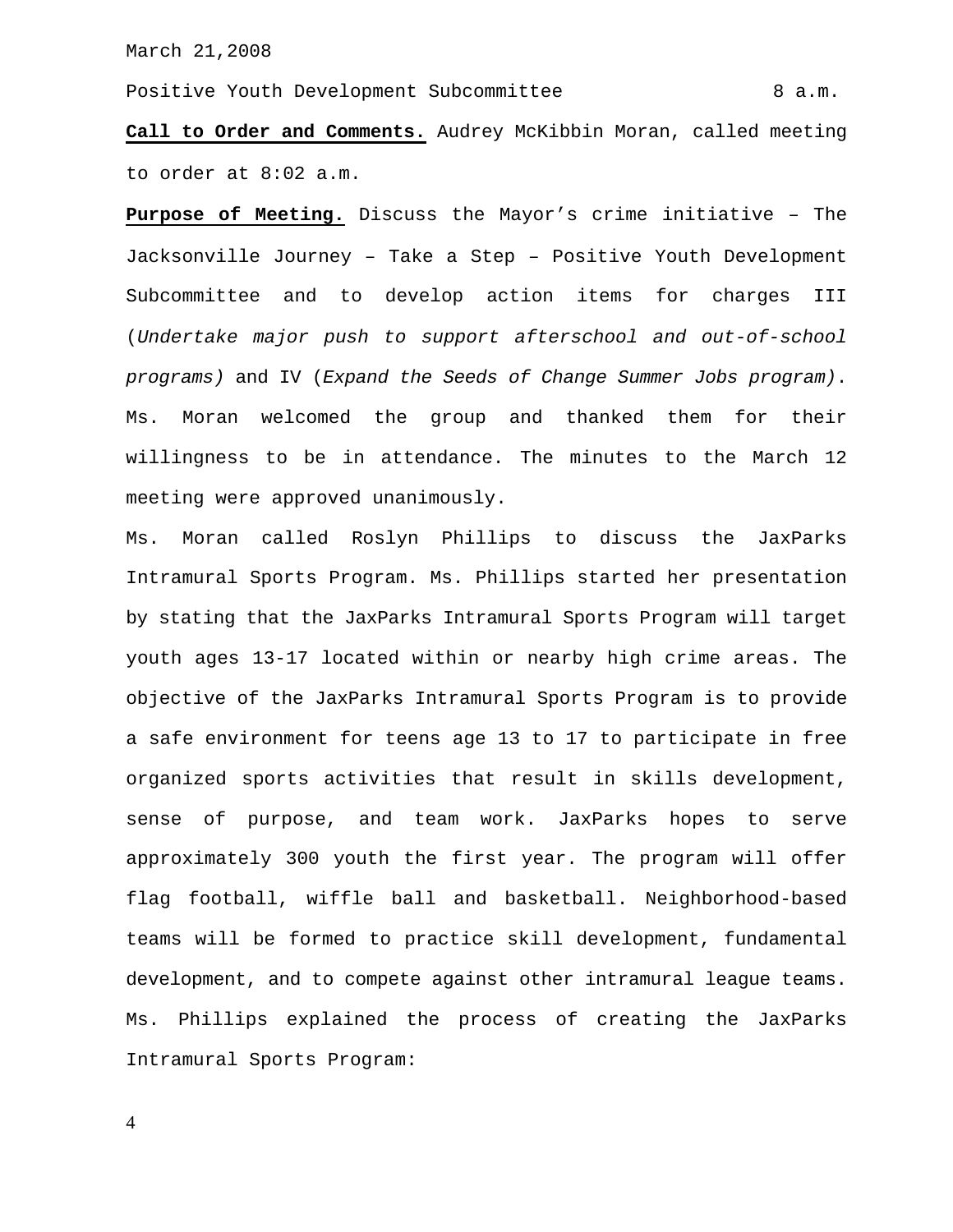- Identify appropriate sports activities (Completed)
- Identify park locations (Completed)
- Solicit sponsor(s) to cover initial one-year operating costs
- Identify and hire appropriate staff
- Identify transportation provider
- Develop and implement marketing plan
- Develop three-season (four-month) program per sport
- Culminate the season with tournament-level play

JaxParks identified eight parks in the Jacksonville Journey/Jacksonville Sheriff's Office-designated "hot spots." The eight parks are:

- Barney Browning
- Forestview Park
- Hollybrook Park
- J. Gardner Nip Sams
- Julius Guinyard Park
- Henry L. Brown Kooker Park
- Terrace Park
- Tallulah Park

Ms. Phillips went on to explain the three chosen sports activities, staffing, equipment and marketing awareness campaign. The success measures discussed were as follows:

- Crimes committed by targeted age groups in targeted areas (Reduction shows success).
- Individual participant attendance
- 5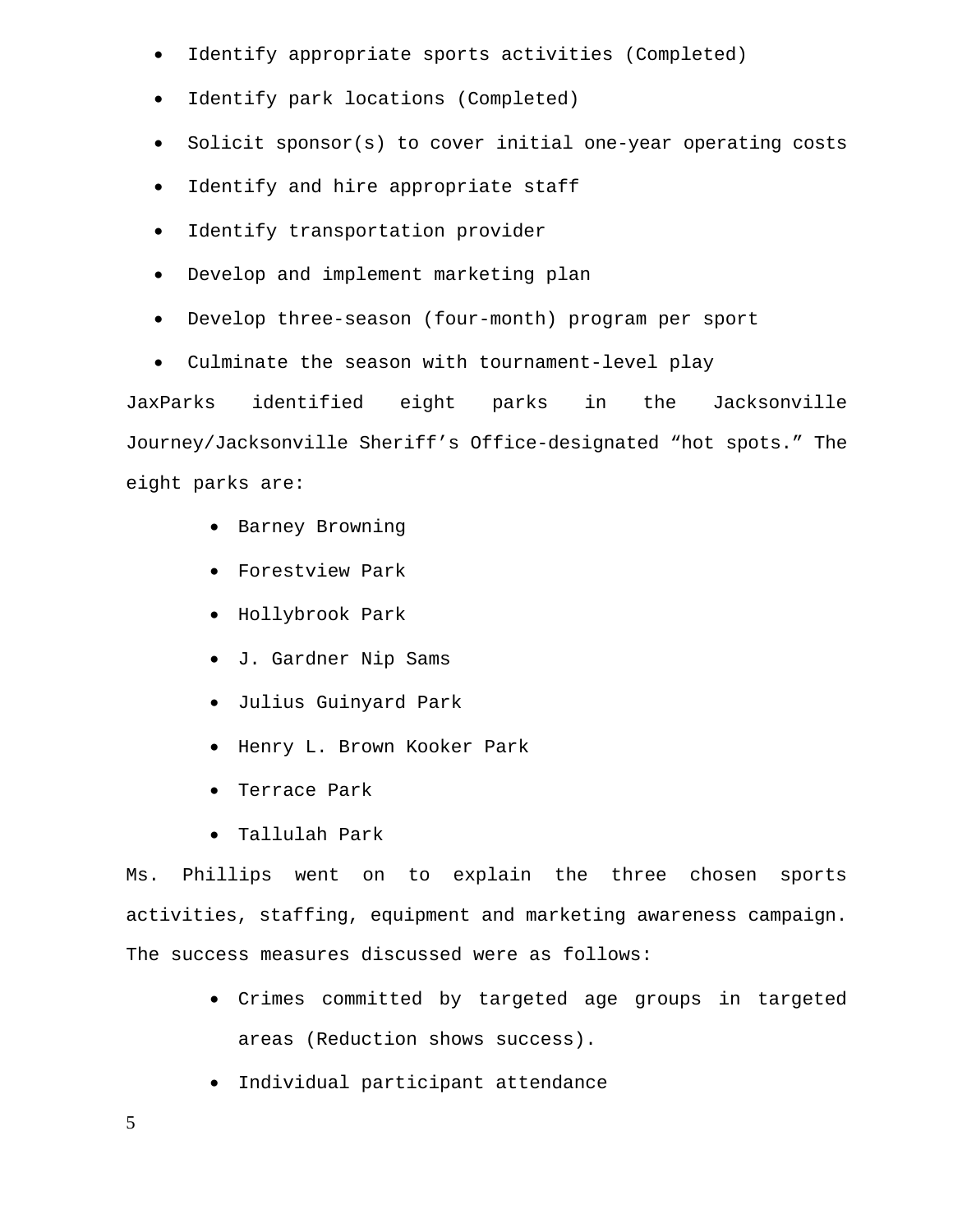- Occurrences of misconduct during specific program operating hours. (Reduction shows success)
- Season-to-season retention percentage.

Ms. Phillips went over the proposed budget (annual cost) with security being the highest cost. She concluded her presentation by going over the 120-day timeline for implementation of the program. To hear the complete audio presentation, log onto www.coj.net and click on the "Jacksonville Journey" link.

Chairwoman Moran thanked Ms. Phillips for her presentation and invited the committee members to ask questions:

Q: Has the program been in the works for a while?

A: Not in recent years but we have been leading up to it.

Q: Are you aware of Jacksonville Housing Authorities' programs and are you intending to partner with them?

A: Yes, I am aware of the JHA programs but there are currently no plans to partner with them. That is something we could look into. Q: Are the parks identified going to be the only parks participating in the program?

A: Initially, yes. As funding becomes available, we will be able to extend the program to other areas.

Q: Will there be any academics to the program?

A: We would like to partner with businesses to assist with mentoring but at this point, the program will be strictly sports related.

Q: Are the facilities adequate? Will any renovations need to be made?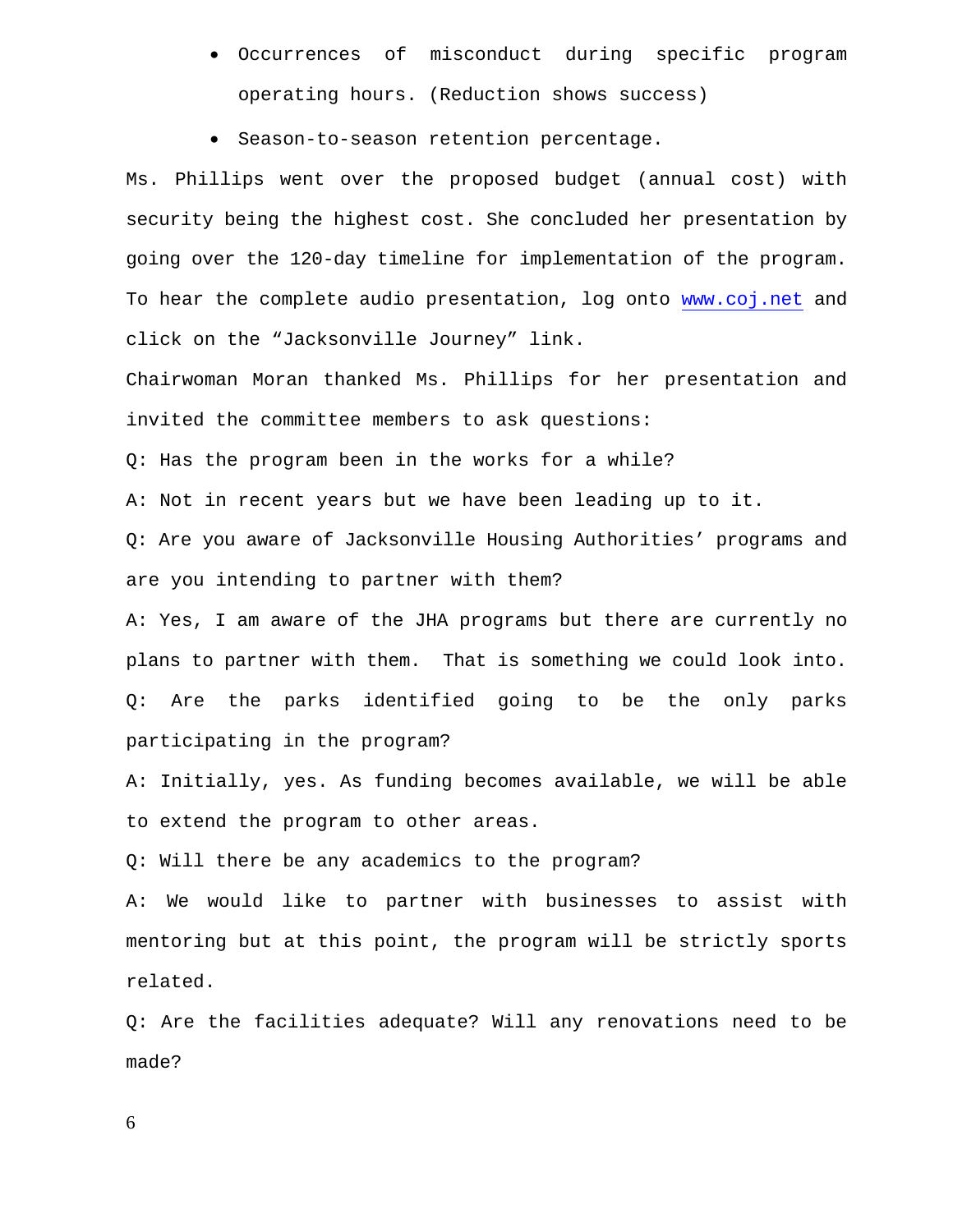A: Yes. The facilities are adequate and no renovations will be needed.

Q: Will the program be offered afterschool and on weekends? A: The program will be evenings and on weekends.

Q: Will the facilities be able to support academic programs? A: Not at this time.

Q: Are the costs currently budgeted (in the 2008-2009 budget)? A: Not at this time. This will be proposed as part of the Jacksonville Journey initiative.

Q: There doesn't seem to be any events geared toward young ladies. Can there be any sports geared towards them such as tennis? A: There is a lot of interest in these current sports but we will implement others later on as funding permits. The sports we have selected are open to both genders.

Q: Can we use PAL or JCC to help reduce the price per child? A: The highest cost is security. We can look towards utilizing PAL and our relationship with JSO to bring that cost down.

At this time, the subcommittee engaged in candid comments and ideas regarding the youth in our city.

Eddie Diamond: There will be other kids utilizing the parks who aren't participating in the JaxParks Intramural Sports Program. Can we provide them with games to play such as chess in order to integrate these other kids? Kids need and want a safe place to play.

Carolyn Floyd: Perhaps more than sports can be added, such as Karate.

7 Claudette Williams: I know I have spoken about this before, but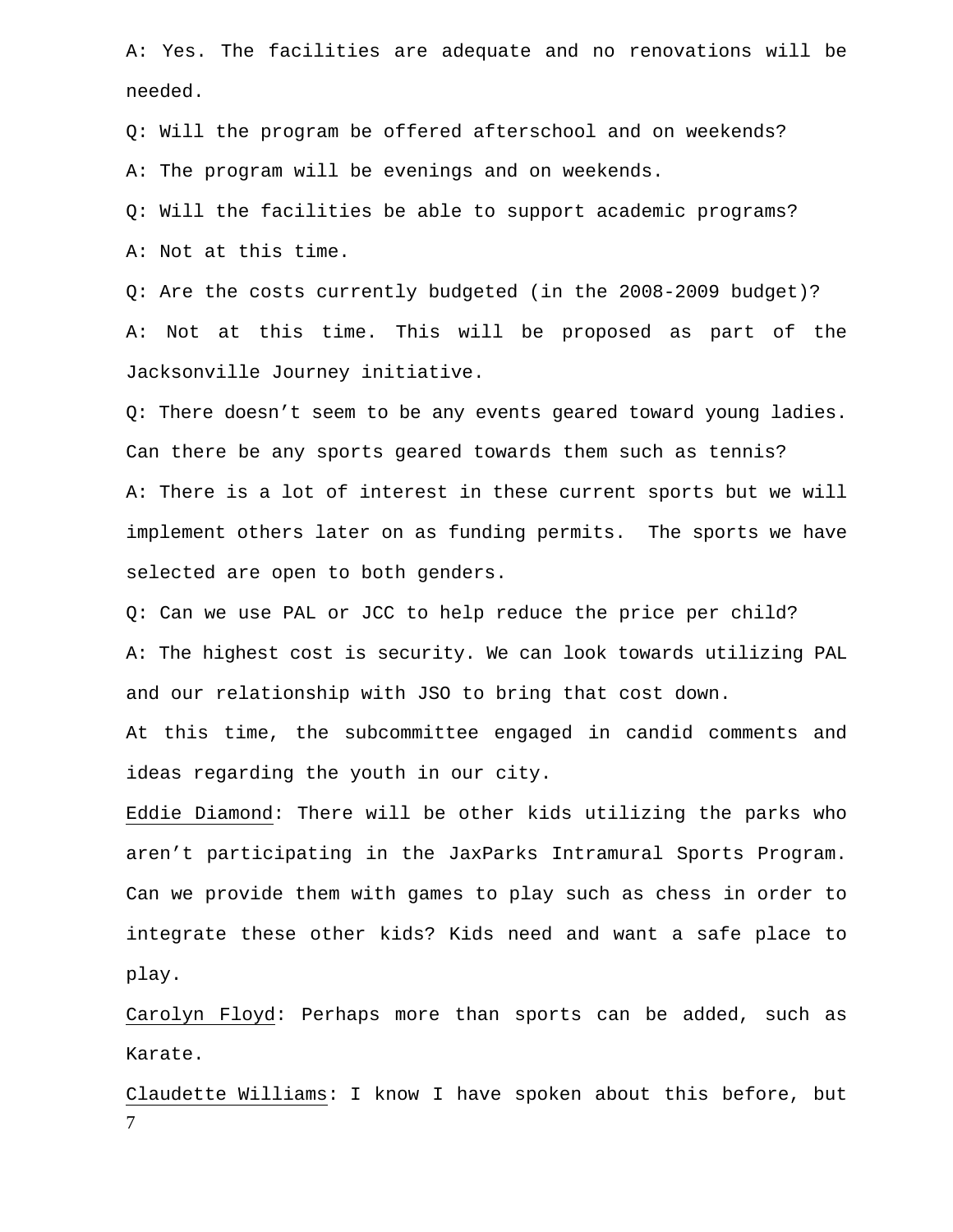there will be no significant changes until we address parenting issues and what these kids have to go home to after the programs. George Young: We need to address young parents. How is a 17-yearold going to know how to be a good father and role model? Betty Burney: The music kids listen too affects how they want to be. Kids from all walks of life listen to rap music which makes the "hood" look appealing to them.

Eddie Diamond: Agrees with Betty Burney. Rappers make the "hood" look so glamorous to kids. Hip hop is a part of society. Even college students with 3.0 grade averages listen to hip hop, wear gold teeth, etc., but there is a line between fantasy and reality. Linda Lanier: We need to focus on Zone 1 as a critical area. Betty Burney: Zone 1 has several schools which most students have level 2 violations. She agrees that the focus needs to be in Zone 1.

Bobby Deal: Agrees with Betty Burney. The most dangerous part of the city is Zone 1. There is more of a police presence in this area. Currently there is a "turf war" going on where the newest PAL site is. (Located behind Jacksonville Children's Commission) The drug dealers are losing a main area where they deal drugs. Shots can be heard only blocks away.

Chairwoman Moran: So we are all in consensus that we need to zero in on Zone 1? All subcommittee members nodded in agreement.

8 Chris Hazelip: Look at the messages being sent to youth. The emphasis is on athletic prowess, monetary and sexual conquests. Messages being sent are that you have to have a lot and use people to get it. Or if you are bigger and stronger you will be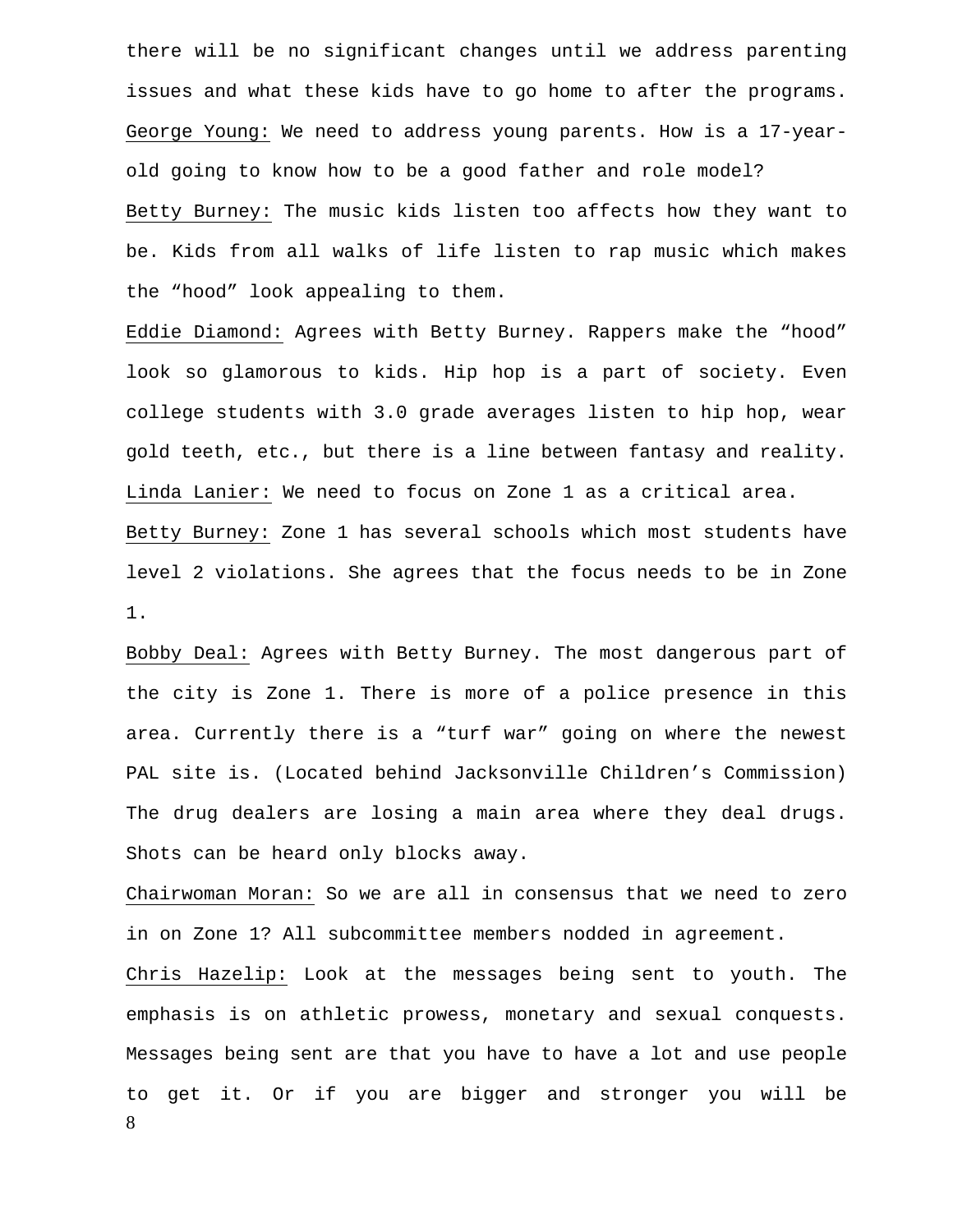successful. We need to communicate in all the processes. At the end of their life are they going to reflect on how much they gained or what kind of a father they were and how many people did they help?

Carolyn Floyd: Edward Waters College has a program called the Soldiers Club. Young men at EWC signed up for the program which will walk them through how to be a true mentor.

Claudette Williams: Along the lines of Eddie Diamond's comment regarding hip hop music and college students – The reality is very different. Survey's among college students show that 60% practice unsafe sex. How do you get through to them on the consequences? They know the possible outcome of unsafe sex practices. It's the same with drug dealers knowing the consequences of selling drugs but they do it anyway.

Chris Hazelip: Kids are exposed to false definitions of success. There has to be an emphasis to kids of a young age to teach them to become something bigger than themselves. Telling and exposing youth to what is right is very important. We can make more progress by youth being involved in positive activities.

Linda Lanier: Our committee has discussions from the heart. We need to take a lesson based on science. For instance, we know smoking kills us, yet people still smoke. We know that not wearing your seat belt is dangerous, yet there are times we don't wear one. There are laws on smoking and not wearing seat belts. Yet people still break these laws. We need to build on the character of the young people.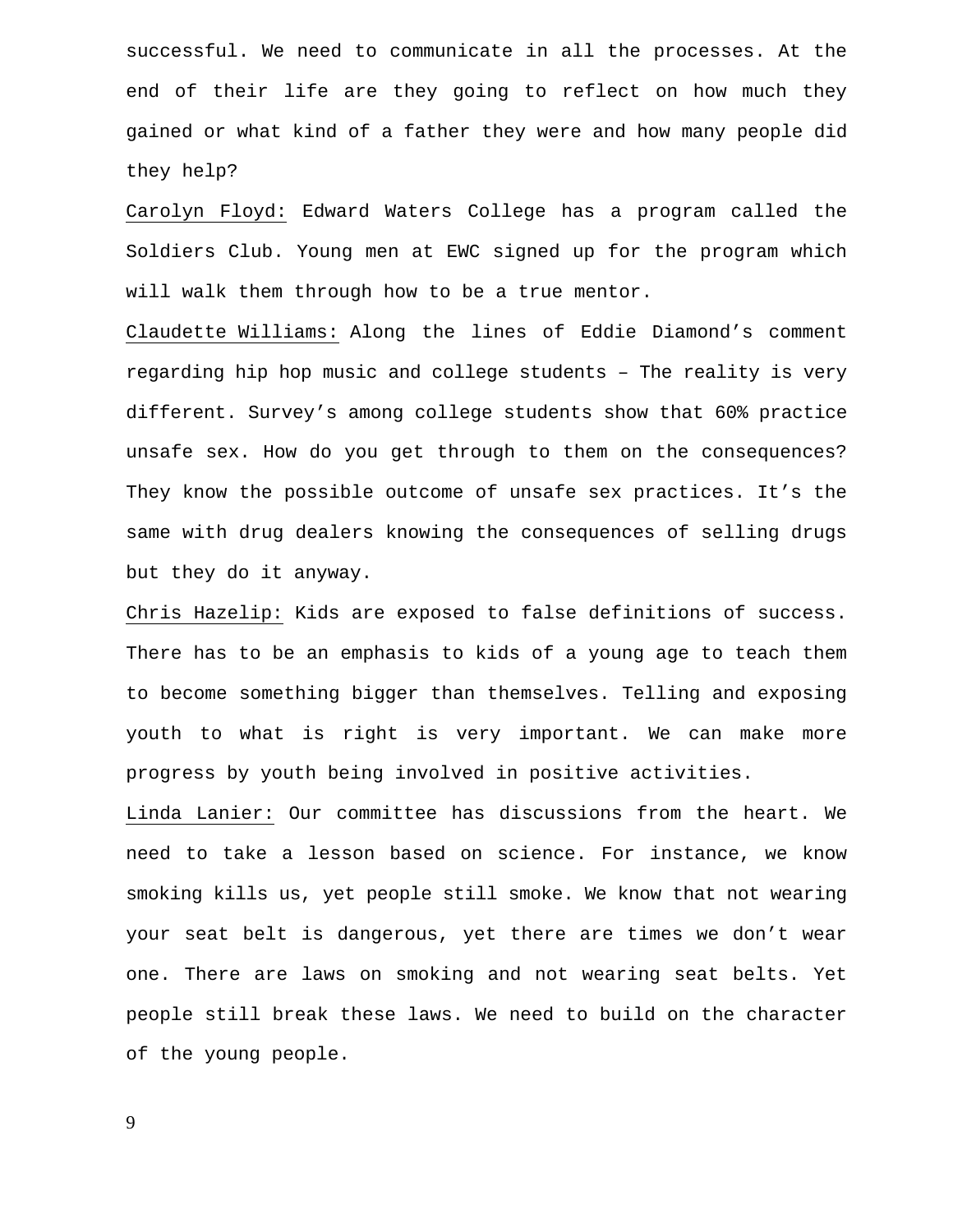Joseph Bastian: Areas in Zone 1 are high crime areas. The youth need to be developed socially and economically. Young people need some knowledge on how to survive the next 20 years or so.

James Crooks: How can we affect Zone 1 for recommendations to the Steering Committee?

Eddie Diamond: Kids don't talk like we talk. They talk the language of "the hood." How do get the "hood" to read and speak appropriately? Some of the main issues in these areas are:

- No mother or father
- Drug addictions
- Disease

People that hustle everyday make it. These people carry guns. These people need to be taught how to articulate. Bobby Deal is right. We need to target these areas and roll up our sleeves and get things done.

Chris Wood: It's very important to communicate to kids. Kids are being communicated to falsely. We can articulate these basic transcendent values needed.

Roslyn Phillips: We have all recognized that this needs to be a multifaceted approach such as security in the parks and kids who don't usually go to park programs. If JSO provides security, this almost cuts the cost of the JaxParks Intramural program in half. This is only a portion of the round table discussion which took place during this meeting. To hear the full audio discussion, please log onto to www.coj.net and click on the Jacksonville Journey logo.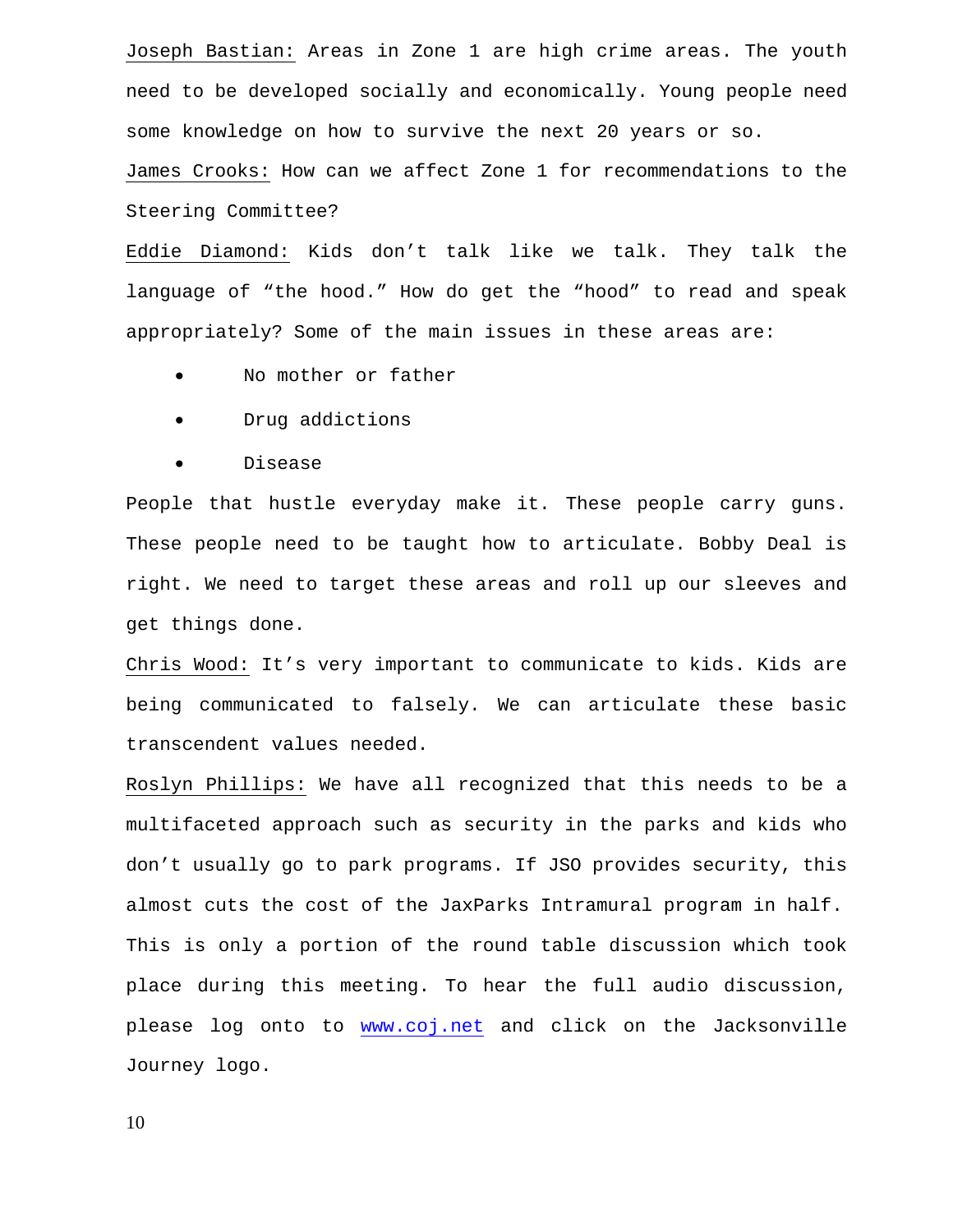Chairwoman Moran thanked the committee for their heartfelt candor. She stated that the committee needed this "round table" approach in order to share thoughts, feelings and ideas for the youth in our city. Chairwoman Moran thanked the youth on the committee and said that she was grateful for them being a part of the Positive Youth Committee.

Chairwoman Moran opened the floor to Public Comments

#### **Public Comments**

Gretchen Mitchell, Jacksonville Public Library: There are six Jacksonville Public Branch Libraries in the Zone 1 area. Ms. Mitchell gave handouts which contained information on these branches and programs the JPL runs in the Zone 1 area.

Raylius Thompson, Chief of Staff, EWC Student Government:

- There needs to be mentoring for parents.
- Rap Music The positive rappers don't get recognition like the bad ones.
- We can mentor the 17 year olds so that they can shine down on the younger children.
- Intramural Program How do you attract kids to participate in the program? There needs to be more incentives than just a trophy to be won. Most teenagers (age 17) could care less about a trophy.